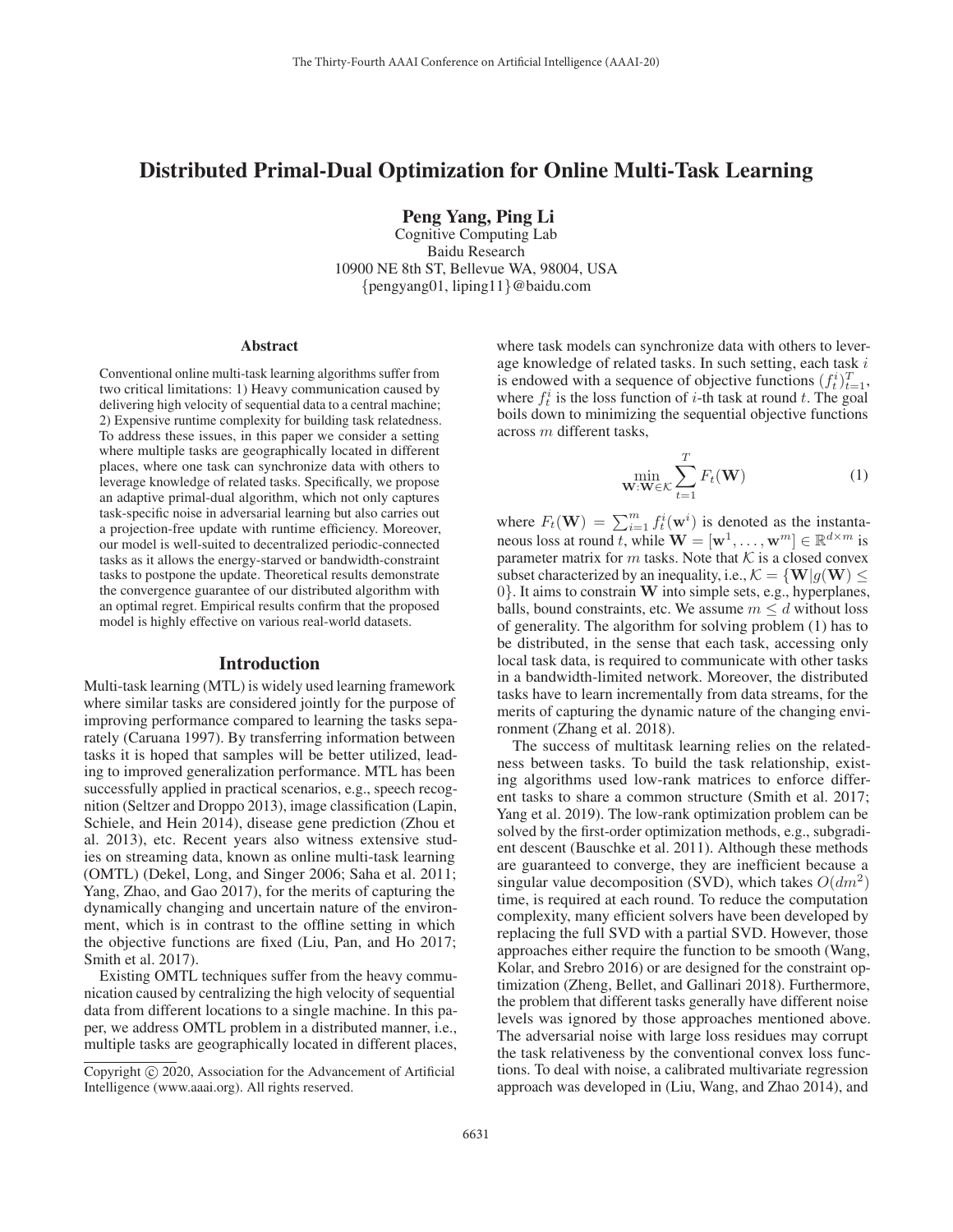then it was further improved in (Gong et al. 2014). Nevertheless, both of them are based on feature learning and the optimization techniques are computationally expensive.

In this work, we propose an efficient distributed algorithm to address both issues simultaneously. The main contributions of this work are summarized as follows:

- 1. We introduce a capped  $L_p$ -norm loss function to capture the adversarial noise. We derive a weighted loss function to iteratively reduce the negative impact of noise according to noise level of specific tasks.
- 2. The constrained task relatedness is learned by a projection free primal-dual algorithm. In each round, it only needs to compute the leading singular vectors instead of a full SVD, reducing time complexity from  $O(dm^2)$  to  $O(dm)$ .
- 3. The proposed algorithm is well-suited to decentralized periodic-connected tasks, as it allows the energy-starved or bandwidth-limited tasks to alleviate synchronization delay.
- 4. Theoretical results demonstrate the convergence guarantee of our distributed model with an optimal regret. Empirical results confirm that the proposed algorithm is effective.

#### Algorithm

In this problem, we are faced with  $m$  different but related classification problems also known as tasks. The task model is learned on a sequence of instance-label pairs, i.e.,  $\{(x_t^i, y_t^i)\}_{1 \leq t \leq T}^{1 \leq i \leq m}$ , where the instance  $x_t^i \in \mathbb{R}^d$  is drawn from a distinct distribution  $p^i$ , and  $y^i_t \in {\pm 1}$ . The algorithm main-<br>tains m separate models in parallel one for each task. When tains m separate models in parallel, one for each task. When the instances  $\{x^1_t, \ldots, x^{m}_t\}$  are observed at round t, the model generates a decision matrix  $\mathbf{W}_t = [\mathbf{w}_t^1, \dots, \mathbf{w}_t^m] \in \mathbb{R}^{d \times m}$  under a constraint set K. Then it suffers the corremodel generates a decision matrix  $\mathbf{W}_t = [\mathbf{w}_t^1, \dots, \mathbf{w}_t^m] \in$ sponding loss  $F_t(\mathbf{W}_t) = \sum_{i=1}^m f_t^i(\mathbf{w}_t^i)$  where  $f_t^i$  is a convex<br>loss function. The goal of online learner is to generate a loss function. The goal of online learner is to generate a sequence of decision points  $\{W_t\}_{t=1}^T$ , so that the regret regarding to the best fixed decision can be minimized,

$$
\text{Reg}_T := \sum_{t=1}^T F_t(\mathbf{W}_t) - \sum_{t=1}^T F_t(\mathbf{W}^*), \tag{2}
$$

where  $\mathbf{W}^* = \operatorname{argmin}_{\mathbf{W} \in \mathcal{K}} \sum_{t=1}^T F_t(\mathbf{W})$  is the best decision in hindsight. An algorithm achieves nontrivial performance if its regret is sublinear over the number of total rounds T.

The success of multi-task learning relies on the relatedness between tasks. To learn the task relationship, existing algorithms exploit low-rank constraints to enforce different tasks to share a common structure (Smith et al. 2017; Xie et al. 2017; Baytas et al. 2016). To yield a low-rank solution in (2), these methods aim to minimize the following constrained problem:

$$
\min_{\mathbf{W}} \sum_{t=1}^{T} \sum_{i=1}^{m} f_t^i(\mathbf{w}^i), \text{ s.t. } \text{rank}(\mathbf{W}) \le r
$$

where r is a predefined value with  $r \ll \min(d, m)$ , and rank $(\cdot)$  denotes the matrix rank, i.e., the number of nonzero singular values. Note that the constrained objective is

equivalent to the regularized objective function with a proper parameter  $\lambda > 0$ ,

$$
\min_{\mathbf{W}} \sum_{t=1}^{T} \sum_{i=1}^{m} f_t^i(\mathbf{w}^i) + \lambda \operatorname{rank}(\mathbf{W}).
$$
 (3)

Although above problems are equivalent, specific optimization techniques could be more suitable for one particular type of objective functions<sup>1</sup>. For convenience, we won't distinguish between these two formulations in this work.

In this paper, we make the following assumptions:

- The loss function  $f_t(\mathbf{w})$  is convex, i.e.,  $\forall$  **w**, **w**' in the domain of  $f_t$ ,  $f_t(\mathbf{w}) \ge f_t(\mathbf{w}') + \langle \nabla f_t(\mathbf{w}'), \mathbf{w} - \mathbf{w}' \rangle$ .
- The loss function  $f_t(\mathbf{w})$  is  $\beta$ -*Lipschitz* on a convex set, i.e.,  $\forall$  **w**, **w**' in the domain of  $f_t$ ,  $|f_t(\mathbf{w}) - f_t(\mathbf{w}')|$  ≤  $\beta$ ||**w** − **w**'||0  $\beta \|\mathbf{w} - \mathbf{w}'\|_2.$
- The concave function  $h(u) = \min(u^p, \xi)$   $(\xi > 0)$  has a bounded supergradient at any point  $u = f(\mathbf{w})$  with  $p \in (0, 1)$ , i.e.,  $\|\nabla_u h(u)\|_2 \leq \kappa$ .
- Euclidean diameter of primal variable **w** or dual variable **a** is bounded by D, i.e.,  $\|\mathbf{w}-\mathbf{w}'\|_2 \leq D$  and  $\|\mathbf{a}-\mathbf{a}'\|_2 \leq D$ .

## Adversarial Learning

In adversarial learning, the feedback observed by the learner is malicious inputs designed to fool machine learning models. Adversarial noise with large loss residues may corrupt task relativeness by the conventional convex loss  $f_t$ . To be resistant to noise, each task should have a specific regularization parameter that depends on the specific noise level. To achieve this goal, we exploit a capped  $L_p$ -norm function with  $p \in (0, 1)$ :

$$
h(f_t^i(\mathbf{w}^i)) = \min\left(f_t^i(\mathbf{w}^i)^p, \xi\right),\tag{4}
$$

where  $h(f_t^i(\cdot))$  enforces a capped  $L_p$ -norm over loss function  $f^i$  with an unner bound  $\xi > 0$ . It indicates that no matter how  $f_t^i$  with an upper bound  $\xi > 0$ . It indicates that no matter how<br>misclassified the data point is the loss residue in (4) is canned misclassified the data point is, the loss residue in (4) is capped by  $\xi$ . This makes the loss function robust to noise since their effect to the model is bounded. However, optimizing this problem is difficult since the function  $\min(f_t^i(\cdot)^p, \xi)$  is a concave non-smooth function in the domain of  $f_t^i$ . Motivated concave non-smooth function in the domain of  $f_t^i$ . Motivated by concave duality (Rockafellar 1970), Lemma 1 provides an iterative weighted function to solve it.

Lemma 1. *Problem (4) can be relaxed to minimizing a weighted convex formulation:*

$$
\min_{\mathbf{w}^i} \gamma_t^i f_t^i(\mathbf{w}^i),\tag{5}
$$

*where*  $\gamma_t^i = \nabla_u h(u)|_{u=f_t^i(\mathbf{w})}$  *is the supergradient of the concave function*  $h(u)$  *at the point*  $u = f_t^i(\mathbf{w}_t^i)$ *,* 

$$
\gamma_t^i = \begin{cases} p f_t^i(\mathbf{w}_t^i)^{p-1}, & f_t^i(\mathbf{w}_t^i)^p \le \xi \\ 0, & \text{otherwise} \end{cases} \tag{6}
$$

<sup>&</sup>lt;sup>1</sup> Alternating direction method of multipliers for regularized objective function and frank-wolfe for constrained objective function. Gradient descent methods can be adopted for both, leads to proximal and projected methods, respectively.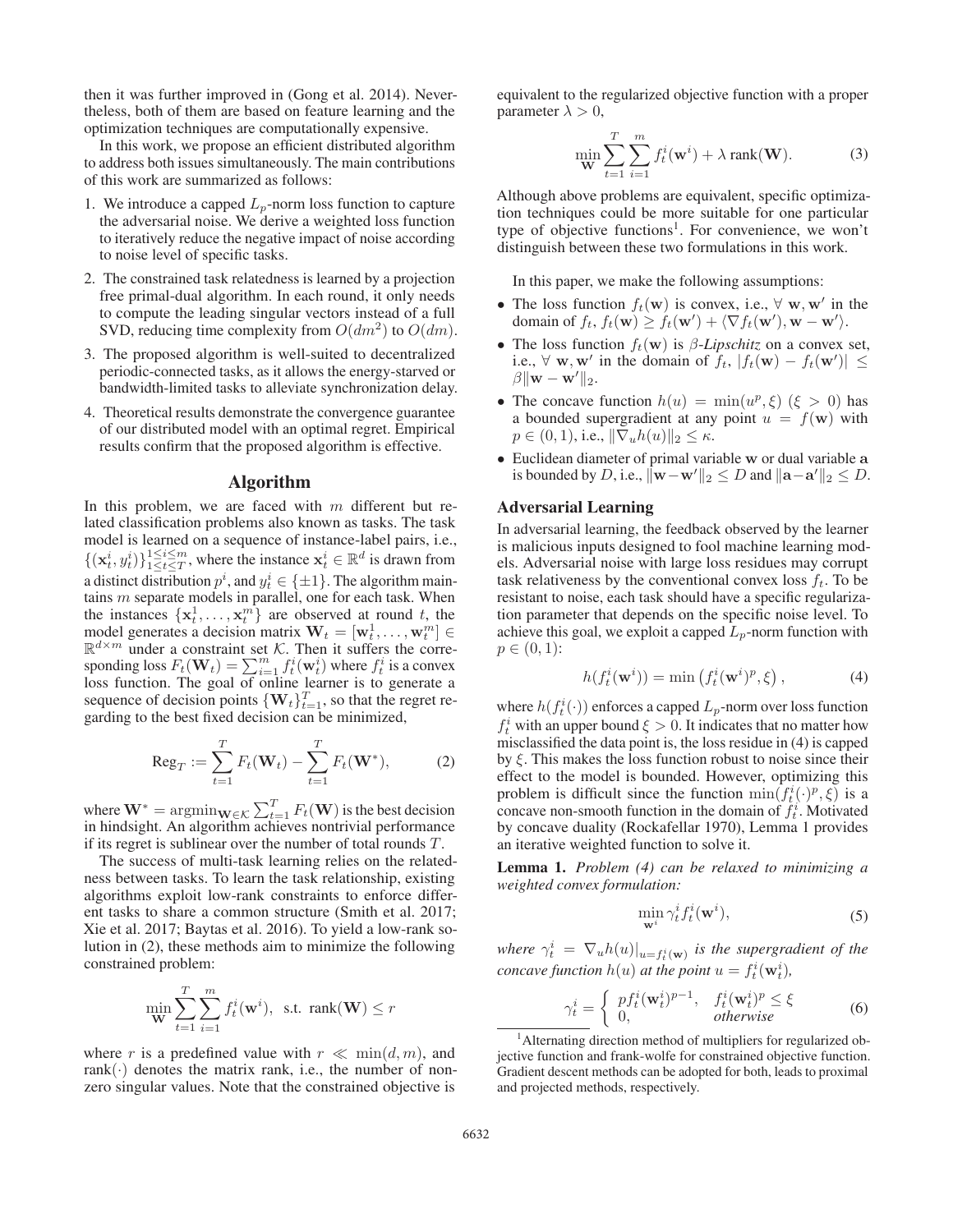*Proof.* Let  $u = f(\cdot)$  and  $h(u) = \min(u^p, \xi)$ . Since  $f(\cdot)$  is a convex function,  $h(u)$  can be formulated as:

$$
\min(u^p, \xi) = \inf_{\gamma \ge 0} [\gamma u - h^*(\gamma)],\tag{7}
$$

where  $h^*(\gamma)$  is the concave dual of  $h(u)$ , defined as:

$$
h^*(\gamma) = \inf_{u>0} (\gamma u - h(u)) \stackrel{(7)}{=} \inf_{u>0} [\gamma u - \min(u^p, \xi)]
$$
  
= 
$$
\begin{cases} \frac{p-1}{p} p^{\frac{1}{1-p}} \gamma^{\frac{1-p}{p}}, & \text{if } u^p < \xi \\ \gamma \xi^{\frac{1}{p}} - \xi, & \text{if } u^p \ge \xi. \end{cases}
$$

Equipped  $h^*(\gamma)$  back to Eq. (7), we obtain  $\gamma$  as in Eq. (6).

**Remark 1.** We observe that  $\gamma_t^i$  depends on the loss  $f_t^i(\mathbf{w}_t^i)$ .<br>In particular, a misclassified point with  $f_t^i(\mathbf{w}_t^i)^p > \xi$  will be In particular, a misclassified point with  $f_t^i(\mathbf{w}_t^i)^p > \xi$  will be considered as an outlier and ignored i.e.  $\gamma_t^i = 0$ considered as an outlier, and ignored, i.e.,  $\gamma_t^i = 0$ .

Remark 2. The derived solution in (5) minimizes the upper bound of the concave problem (4) iteratively. Since  $h(f_t(\mathbf{w}^i))$ is a concave function, for any  $w^i$  we obtain an upper bound of  $h(f_t^i(\mathbf{w}^i))$  via a linear approximation,

$$
h(f_t^i(\mathbf{w}^i)) \le h(f_t^i(\mathbf{w}_t^i)) + \langle \gamma_t^i, f_t^i(\mathbf{w}^i) - f_t^i(\mathbf{w}_t^i) \rangle,
$$

where  $\gamma_t^i = \nabla_u h(u)|_{u=f_t^i(\mathbf{w}_t^i)}$ . Since  $f_t(\mathbf{w}_t^i)$  is con-<br>the standard principle is  $f_t(x_t^i)$  is  $f_t^i(x_t^i)$  in  $f_t^i(x_t^i)$  in  $f_t^i(x_t^i)$  in  $f_t^i(x_t^i)$ stant,  $\min_{\mathbf{w}^i} h(f_t^i(\mathbf{w}^i_t)) + \langle \gamma_t^i, f_t^i(\mathbf{w}^i) - f_t^i(\mathbf{w}^i_t) \rangle = \min_{\mathbf{w}^i} \langle \gamma_t^i, f_t^i(\mathbf{w}^i) \rangle$ , which obtains a convex loss to mini-<br>mize the upper bound of  $h(f^i(\mathbf{w}^i))$ mize the upper bound of  $h(f_t^i(\mathbf{w}^i))$ .

# Projection-free Optimization

The refined problem,  $\sum_{t=1}^{T} \sum_{i=1}^{m} \langle \gamma_t^i, f_t^i(\mathbf{w}^i) \rangle + \lambda \text{rank}(\mathbf{W})$ , is non-convex and computationally intractable (Amaldi and Kann 1998). We relax rank $(\cdot)$  to its convex surrogate, i.e., nuclear norm  $\|\cdot\|_*$ , then the problem becomes

$$
\min_{\mathbf{W}} \sum_{t=1}^{T} \sum_{i=1}^{m} \langle \gamma_t^i, f_t^i(\mathbf{w}^i) \rangle + \lambda \|\mathbf{W}\|_*.
$$
 (8)

The nuclear norm minimization can be solved by gradient descent and proximal gradient descent. Although these methods are guaranteed to converge, they have to perform a full SVD of  $W_t$  in each round, which suffers a hight runtime complexity of  $O(dm^2)$ . (Hazan and Kale 2012) provided a linear optimization method to solve this issue, but its computational effectiveness is achieved at the expense of a suboptimal regret. To reduce runtime complexity, we study the dual form of the nuclear norm,  $\|\mathbf{W}\|_{*} = \max_{\|\mathbf{A}\|_{2} \leq 1} \text{tr}(\mathbf{A}^{\top}\mathbf{W})$  where  $\|\cdot\|_2$  is the spectral norm, and then cast the problem (8) into the following primal-dual formulation:

$$
\min_{\mathbf{W}} \max_{\mathbf{A}} \sum_{t=1}^{T} \sum_{i=1}^{m} \langle \gamma_t^i, f_t^i(\mathbf{w}^i) \rangle + \lambda \text{tr}(\mathbf{A}^\top \mathbf{W}) \text{ s.t. } ||\mathbf{A}||_2 \leq 1.
$$

Since the above optimization problem is convex-concave, we can apply the online subgradient method to solve it. However, due to the spectral norm constraint of **A**, we have to project the intermediate solution onto the unit spectral norm ball, which again requires a full SVD operation (Xiao et al. 2017).

To address this issue, we replace the constraint  $||A||_2 \le 1$ <br>th a regularization term to control the spectral norm of A with a regularization term to control the spectral norm of **A**,

$$
\min_{\mathbf{W}} \max_{\mathbf{A}} \sum_{t=1}^T \sum_{i=1}^m \gamma_t^i f_t^i(\mathbf{w}^i) + \lambda \text{tr}(\mathbf{A}^\top \mathbf{W}) - \rho[\|\mathbf{A}\|_2 - 1]_+,
$$

where  $\rho > 0$  is a trade-off parameter and  $[\cdot]_+ = \max(0, \cdot)$ . We assign  $\rho = 1$ ,  $\lambda = 1$  since such setting can control the rank, i.e.,  $\|\mathbf{W}\|_{*} \leq \rho/\lambda$ . To solve the above problem, we can use the online subgradient method (Shalev-Shwartz 2012), which iterates as follows:

$$
\mathbf{A}_{t+1} = \mathbf{A}_t + \eta_t (\mathbf{W}_t - \partial [\|\mathbf{A}_t\|_2 - 1]_+),
$$
  

$$
\mathbf{W}_{t+1} = \mathbf{W}_t - \eta_t (\mathbf{A}_{t+1} + \nabla F_t(\mathbf{W}_t) \Gamma_t),
$$

where  $\Gamma_t = \text{diag}(\gamma_t^1, \dots, \gamma_t^m) \in \mathbb{R}^{m \times m}$ .<br>Note that the subgradient  $\partial \|\mathbf{A}\|_{\infty} = 1$ 

Note that the subgradient  $\partial [\|\mathbf{A}\|_2 - 1]_+$  can be computed<br>iciently We denote  $\sigma_1(\mathbf{A})$  as the leading singular value efficiently. We denote  $\sigma_1(A)$  as the leading singular value of **A**, **u** and **v** as the corresponding left and right singular vectors. Then we have

$$
\textbf{iv}^{\top}\mathbb{I}(\sigma_1(\mathbf{A}) > 1) \in \partial [\|\mathbf{A}\|_2 - 1]_+.
$$

 $\mathbf{u}\mathbf{v}^{\top}\mathbb{I}(\sigma_1(\mathbf{A}) > 1) \in \partial[\|\mathbf{A}\|_2 - 1]_+.$ <br>In each round, we only need to compute the leading singular vector of  $A_t$  with  $O(dm)$  time. In contrast, a full SVD takes  $O(dm^2)$  time.

# Distributed Learning

Though above algorithm is efficient, heavy communication is caused by centralizing the high velocity of sequential data to a central machine. To address this issue, we show how to perform the primal-dual optimization in a distributed manner.

Assume that tasks are distributed on local worker machines, i.e., one worker for each task, our core idea is to solve the *local problem* on each local machine independently, and then centralize the updated information of each task to efficiently solve a *central problem*. The proposed algorithm, namely DROM, is summarized in Algorithm 1. It runs an alternating optimization procedure that comprises two steps: 1) Local-step: solving  $\{\mathbf{w}^i, \mathbf{a}^i\}_{i=1}^m$  in a distributed manner among local workers independently; 2) Central-step: solving  $\partial [\|\mathbf{A}\|_2 - 1]_+$  with aggregated  $\{\mathbf{a}^i\}_{i=1}^m$  from all workers on central server. Figure 1 illustrates the procedure of DROM central server. Figure 1 illustrates the procedure of DROM.



Figure 1: Distributed Primal-Dual Optimization

Here we elaborate on the details of DROM:

• Model Variables: At round  $t$ , the  $m$  workers have primal variables  $\{w_t^1, ..., w_t^m\}$  for m tasks, respectively. In addition, m dual variables  $\{a_t^1, ..., a_t^m\}$  are stored at each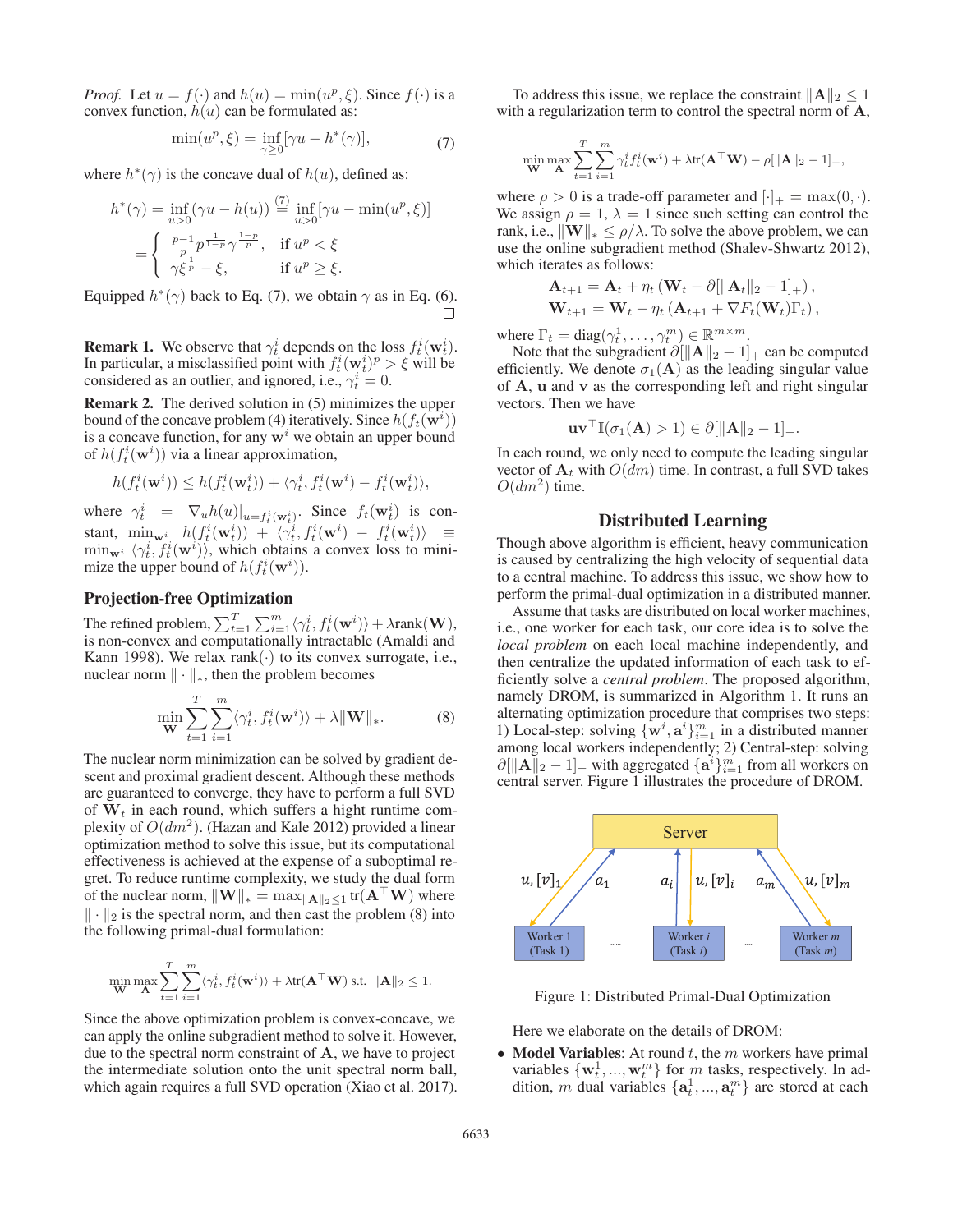| <b>Algorithms</b> | Worker Comp.   | Server Comp.     | Communication | Time Complexity | Regret    |
|-------------------|----------------|------------------|---------------|-----------------|-----------|
| ProxGD            | Gradient Comp. | SV Shrinkage     | 2d            | $m^2d$          | $T^{1/2}$ |
| <b>ADMM</b>       | <b>ERM</b>     | SV Shrinkage     | 3d            | $m^2d$          | $T^{1/2}$ |
| <b>OFW</b>        | Gradient Comp. | Leading SV Comp. | 2d            | md              | $T^{3/4}$ |
| <b>DROM</b>       | Gradient Comp. | Leading SV Comp. | 2d            | md              | $T^{1/2}$ |
|                   |                |                  |               |                 |           |

Table 1: Comparison with distributed variants of proximal gradient descent (ProxGD), alternating direction method of multipliers (ADMM), online frank-wolfe (OFW) in terms of computational complexity and communication efficiency.

Algorithm 1 DROM: Distributed Primal-dual optimization for Online MTL

1: **Input:** data  $\{x_i^i, y_i^i\}$  with  $i \in [m]$  and  $t \in [T]$  distributed over m machines parameters n and  $\xi$ over m machines, parameters p and  $\xi$ 

2: **Initialize:**  $\mathbf{w}_0^i = \mathbf{0}$ ,  $\mathbf{a}_0^i = \mathbf{0}$  for all workers  $i \in [m]$ <br>3: for  $t = 1$   $T$  do

3: for 
$$
t = 1, ..., T
$$

3: for  $t = 1, ..., T$  do<br>4: for all workers (Local-step) do in parallel

5: 
$$
\gamma_t^i = \begin{cases} pf_t^i(\mathbf{w}_t^i)^{p-1}, & f_t^i(\mathbf{w}_t^i)^p \leq \xi \\ 0, & \text{otherwise} \end{cases}
$$

5:  $\gamma_t^i = \begin{cases} 0, & \text{otherwise} \ 0, & \text{otherwise} \end{cases}$ <br>6: When  $\gamma_t^i > 0$ , local update with  $\eta_t = \frac{1}{\sqrt{t}}$ :

$$
\mathbf{a}_{t+1}^i = \mathbf{a}_t^i + \eta_t \left( \mathbf{w}_t^i - [\mathbf{u} \mathbf{v}^\top]_i \right);
$$
  

$$
\mathbf{w}_{t+1}^i = \mathbf{w}_t^i - \eta_t \left( \mathbf{a}_{t+1}^i + \gamma_t^i \nabla f_t^i(\mathbf{w}_t^i) \right);
$$
 (9)

7: send  $\mathbf{a}_{t+1}^i$  to the server, wait to receive  $\{\mathbf{u}, [\mathbf{v}]_i\}$ ;<br>8: **Reduce (Central-sten)**: The server aggregates **A** 8: Reduce (Central-step): The server aggregates **A**

- and computes  $\mathbf{u}\mathbf{v}^\top \mathbb{I}(\sigma_1(\mathbf{A}) > 1) \in \partial [\|\mathbf{A}\|_2 1]_+;$ <br>Server sends back  $\{ \mathbf{u} \ \mathbf{v} \}$  when  $\sigma_1(\mathbf{A}) > 1$ .
- 9: Server sends back  $\{ \mathbf{u}, \mathbf{v} \}$  when  $\sigma_1(\mathbf{A}) > 1$ ;
- 10: end for

11: **Output:**  $W_T$ 

worker. Each worker accesses local task data and updates variables independently.

- Local Update: The primal-dual optimization is conducted in a distributed manner. At round  $t$ , each worker  $i$  is assigned a problem that accesses local data  $(\mathbf{x}_t^i, y_t^i)$ . Local<br>problem is solved in two steps: 1) Computing the weight problem is solved in two steps: 1) Computing the weight  $\gamma_t^i$  based on  $f_t^i(\mathbf{w}_t^i);$  2) Performing an alternative learn-<br>ing procedure as in (9); optimizing  $\mathbf{a}^i$  with vector  $\text{Inv}^{\top}$ . ing procedure as in (9): optimizing  $a^i$  with vector  $[\mathbf{uv}^\top]_i$ ; optimizing  $\mathbf{w}^i$  with gradient  $\nabla f_i^i(\mathbf{w}_t^i)$ . Note that synchro-<br>nization with the server is not allowed if noise or outlier is nization with the server is not allowed if noise or outlier is identified, i.e.,  $\gamma_t^i = 0$ .
- Central Update: When the local update ends, the worker i sends  $\mathbf{a}_{t+1}^i$  to the central server. As we know that  $\mathbf{u}\mathbf{v}^{\top}\mathbb{I}(\sigma_1(\mathbf{A}) > 1) \in \partial \|\mathbf{A}\|_2 - 1]_+,$  the server aggregates the local undates on **A** from all workers to calculate gates the local updates on **A** from all workers to calculate  $(\mathbf{u}, \mathbf{v})$ , and then sends back  $\mathbf{u}[\mathbf{v}]_i$  to the corresponding worker *i*. It is efficient for central computing with  $O(dm)$ time. Note that the server sends back (**u**, **<sup>v</sup>**) only when the corresponding spectrum  $\sigma_1(A) > 1$ , which alleviates communication cost per round.

Motivated by the analysis in (Xiao et al. 2017), we provide the theoretical guarantee for this distributed algorithm regarding the regret. The regret is based on the function  $f$ . Recall that minimizing the (5) with  $f(\cdot)$  is to minimize the upper

bound of the (4) with  $h(f(\cdot))$ . When  $f(\cdot)$  is converged to the optimal points, it infers an optimal upper bound for  $h(f(\cdot))$ .

**Theorem 1.** For all  $t > 1$ , the algorithm DROM runs *over arbitrary instance-label pairs*  $\{(\mathbf{x}_t^i, y_t^i)\}_{i=1}^m$  *with the*<br>undate rule (0) Assume  $\mathbf{A}^* = \text{argmax}_{\mathbf{x}_t}$  **tr**  $(\mathbf{A}^\top \mathbf{W}_t)$  $\mathbf{u}$  pdate rule (9). Assume  $\mathbf{A}_t^* = \arg \max_{\|\mathbf{A}\|_2 \leq 1} tr(\mathbf{A}^\top \mathbf{W}_t)$ *and*  $\|\mathbf{W}_t\|_* \leq \rho/\lambda$  *satisfied at all*  $t > 1$ *. When*  $\eta_t = 1/\sqrt{t}$ <br>*the following regret is hold the following regret is hold*

$$
R_T \le m\sqrt{T} \left( D^2 + (\kappa\beta + \lambda D)^2 + (\rho + \lambda D)^2 \right).
$$

Remark 3. *The above theorem implies that the proposed* √ *algorithm is in the order of*  $O(\sqrt{T})$ *. This order is optimal,* since the objective function is not strongly convex *since the objective function is not strongly convex.*

Table 1 compares DROM with state-of-the-art baselines, e.g., Proximal Gradient Descent (ProxGD) (Duchi et al. 2010), Alternating Direction Method of Multipliers (ADMM) (Boyd et al. 2011) and Online Frank-Wolfe (OFW) (Hazan and Kale 2012), in terms of runtime complexity and regret. From that table, we observe that DROM achieves a lower computational complexity with an optimal regret. Note that our method is different from OFW, since DROM directly constrains model parameters while OFW constrains the gradient descent. This work is different from ProxGD as well, since DROM is primal-dual algorithm while ProxGD optimizes only the primal variable.

# Decentralized Periodic Communication

The algorithm DROM requires a central server to synchronize with all workers. This limits its applications in practical scenarios where each worker can only connect with its local neighbors in a bandwidth-limited network.

For this reason, we propose a variant of DROM for decentralized periodic-connected tasks and summarize the whole procedure, namely DROM-D, in Algorithm 2. This algorithm is parameterized by  $\mathcal{P}(\mathbf{S}, \tau)$ , where  $\mathbf{S} \in \mathbb{R}^{m \times m}$  is an adjacency matrix used for inter-worker communication, and  $\tau > 0$  is a synchronous interval for periodic update. These parameters improve the communication-efficiency in three different ways:

• Group Synchronization: The learning process does not rely on a fusion center or network-wide communication. Instead of synchronizing with all workers, a local worker just needs to exchange information with its neighbors, where the network topology is captured by the weight matrix **S**. Therefore, using a sparse weight matrix **S** reduces the overall communication cost per round. Specifically, each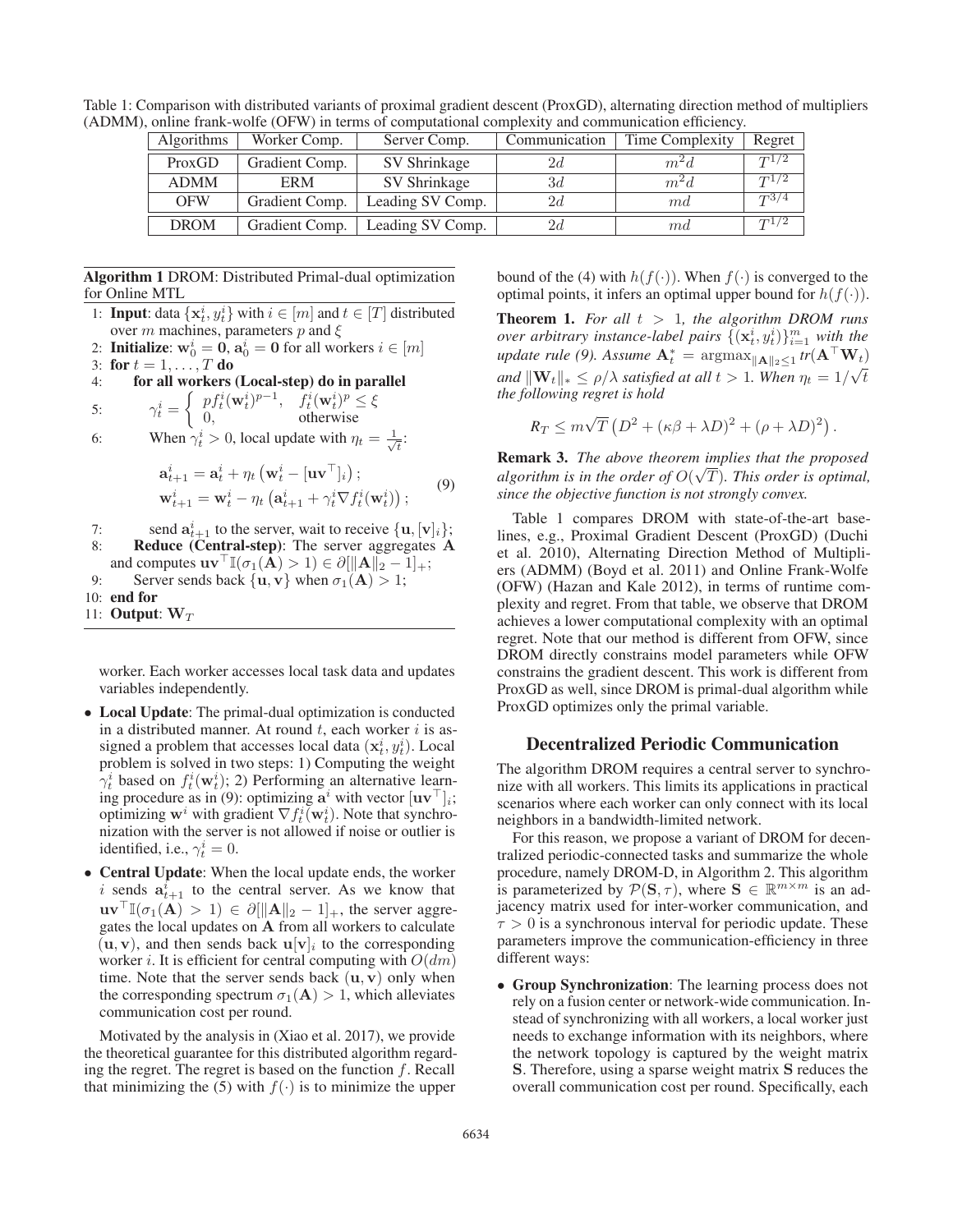

(b) Periodic Decentralization Setting

Figure 2: Illustration of communication-reduction strategies for  $\tau = 2$ . Green, red, grey arrows represent gradient computation, communication, and idle state, respectively.

worker *i* becomes a "local server", and aggregates  $A^{(i)}$ from its neighbors,

$$
\mathbf{A}^{(i)} = \mathbf{A} \times \text{Diag}([\mathbf{S}]_i), \ \ [\mathbf{A}^{(i)}]_j = \begin{cases} \mathbf{a}^j, & j \in \mathcal{N}_i \\ \mathbf{0}, & j \notin \mathcal{N}_i \end{cases}
$$

with  $\mathcal{N}_i = \{j \mid S_{ij} = 1\}$  as the neighbors of the worker i.

• Periodic Optimization: The synchronization delay time is amortized over  $\tau$  synchronous interval and is  $\tau$  times smaller than fully synchronous update. Moreover, periodic optimization alleviates the synchronization delay in waiting for slow workers. Observe in Figure 2 that the idle time of workers is significantly reduced. To capture the synchronous interval, we use a time-varying matrix  $S_t$  that varies as:

$$
\mathbf{S}_t = \begin{cases} \mathbf{S}, & (t \mod \tau) = 0 \\ \mathbf{I}_{m \times m}, & \text{otherwise} \end{cases}
$$

where the identity matrix  $\mathbf{I}_{m \times m}$  means that there is no iter-worker communication during the  $\tau$  local updates.

• Non-blocking Execution: As local update of **A** does not learn the gradient, the singular vector  $\{u, v\}$  remains the same while worker nodes conduct local updates, i.e.,  $\{u, v\}_t = \{u, v\}_{t-1} = \ldots = \{u, v\}_{t-\tau+1}$ for  $(t \mod \tau) = 0$ . Note that the workers only need  $\{**u**, **v**\}_{t-\tau+1}$  before dual variable is updated from  $$ to  $A_{t+1}$ . Thus, there is no synchronous update until the workers perform next  $\tau$  rounds of local updates, which reduces synchronization delay.

Remark 4. We study the update rule for existing synchronized algorithms since full synchronous algorithm corresponds to the special case  $S = J = 11^{\circ}$ ,  $\tau = 1$ . We show how existing communication-efficient algorithms are special cases of the general decentralized framework  $\mathcal{P}(\mathbf{S}, \tau)$ :

- *Fully Synchronization*  $P(\mathbf{J}, 1)$ *:* The local models are synchronized with all other workers after every round.
- *Periodic Synchronization*  $\mathcal{P}(\mathbf{J}, \tau)$ *:* The local models are synchronized with all other workers after every  $\tau$  rounds.

Algorithm 2 DROM-D: The DROM algorithm in Decentralized Periodic setting

- 1: **Input:**  $\{x_i^i, y_i^i\}$  with  $i \in [m]$  and  $t \in [T]$ , the metrics  $\mathcal{P}(S, \tau)$  parameters *n* and  $\xi$  $P(S, \tau)$ , parameters p and  $\xi$
- 2: **Initialize:**  $\mathbf{w}_0^i = \mathbf{0}$ ,  $\mathbf{a}_0^i = \mathbf{0}$  for all workers  $i \in [m]$ <br>3: for  $t = 1$   $T$  do
- 3: for  $t = 1, ..., T$  do<br>4: for all workers:
- 4: **for all workers:**  $i = 1, ..., m$  in parallel do 5: Solve **local problem** with  $\eta_t = \frac{1}{t}$ :

5: Solve local problem with 
$$
\eta_t = \frac{1}{\sqrt{[t/\tau]}}
$$
:  
\n
$$
\gamma_t^i = \begin{cases}\npf_t^i(\mathbf{w}_t^i)^{p-1}, & f_t^i(\mathbf{w}_t^i)^p \le \xi \\
0, & \text{otherwise}\n\end{cases}
$$
\n
$$
\mathbf{w}_{t+1}^i = \mathbf{w}_t^i - \eta_t \left(\mathbf{a}_t^i + \gamma_t^i \nabla f_t^i(\mathbf{w}_t^i)\right);
$$

$$
\mathbf{a}_{t+1}^i = \mathbf{a}_t^i + \eta_t \left( \mathbf{w}_{t+1}^i - [\mathbf{u} \mathbf{v}^\top]_i \right);
$$

6: If t mod  $\tau = 0$  do central problem:<br>7: Broadcast  $a_{i+1}^i$  to its neighbors:

- 7: Broadcast  $a_{t+1}^i$  to its neighbors;
- 8: Wait to receive  $\mathbf{a}_{t+1}^j$  from task  $j \in \mathcal{N}_i$ ;

9: 
$$
\text{Aggregate } \mathbf{A}^{(i)} = \mathbf{A}_{t+1} \times \text{Diag}([\mathbf{S}]_i):
$$
10: 
$$
\text{I.} \mathbf{B}^{(i)} = \mathbf{A}_{t+1} \times \text{Diag}([\mathbf{S}]_i):
$$

10: **uv**<sup> $\top$ </sup> $\mathbb{I}(\sigma_1(\mathbf{A}^{(i)}) > 1) \in \partial [\|\mathbf{A}^{(i)}\|_2 - 1]_+;$ <br>
11: **end for** 

11: end for

- 12: **Output:**  $W_T$
- *Periodic decentralization*  $\mathcal{P}(\mathbf{S}, \tau)$ *:* The matrix **S** is fixed as a sparse weight matrix. Local model is updated via aggregating with few neighbors after every  $\tau$  rounds.

Below provides theoretical guarantee of the decentralized periodic algorithm DROM-D regarding the regret.

Theorem 2. *The algorithm DROM-D runs over arbitrary sequential instance-label pairs. Assume that*  $\tau \geq 1$  *and*  $\mathbf{S} \in$  $\mathbb{R}^{\hat{m} \times m}$  *is a random matrix with*  $S_{ij} \in [0,1]$ *. Let*  $\mathbf{A}_t^* =$  $t =$  $\arg \max_{\|\mathbf{A}\|_2 \leq 1} tr(\mathbf{A}^\top \mathbf{W}_t)$  and  $\|\mathbf{W}_t\|_* \leq \rho/\lambda$  are satisfied *on any*  $t > 1$ *. When*  $\eta_t = 1/\sqrt{\lceil t/\tau \rceil}$ *, the regret holds,* 

$$
R_T \leq \sqrt{T} m \tau^{3/2} \left( (D/\tau)^2 + (\kappa \beta + \lambda D)^2 + (\lambda D + \rho)^2 \right).
$$

**Remark 5.** *The regret is affected by the parameters*  $\lambda$  *and*  $\rho$ *that are related to task structure since the regret is hold when*  $\|\mathbf{W}\|_{*} \leq \rho/\lambda$ . Assume that  $D \leq 1$ . If all tasks are identical,<br>
we have  $\|\mathbf{W}\|_{*} = 1$ , then regret becomes  $O(m\sqrt{T})^{2} \sigma^{3/2}$ . *W*  $||* \leq P/\lambda$ . Assume that  $D \leq 1$ , *tf att tasks are dientical,*<br> *we have*  $||W||_* = 1$ , *then regret becomes*  $O(m\sqrt{T}\lambda^2\tau^{3/2})$ <br> *due to o* =  $\lambda$  *If tasks are independent and unrelated with othdue to*  $\rho = \lambda$ *. If tasks are independent and unrelated with others, i.e.,*  $\|\mathbf{W}\|_{*} = m$  *leads to*  $\rho = m\lambda$ *, then regret becomes*<br> $O(m^3/\sqrt{T})^2\sigma^{3/2}$ *It* infers that a low rank task structure  $O(m^3\sqrt{T}\lambda^2\tau^{3/2})$ . It infers that a low-rank task structure vields to a small regret *yields to a small regret.*

Table 2: Description of the datasets

|                                | Spam Email | MHC-I  | EachMovie |
|--------------------------------|------------|--------|-----------|
| #Tasks                         |            | 12     | 30        |
| #Sample                        | 7,068      | 18,664 | 6,000     |
| #Dimesion                      | 1.458      | 400    | 1,783     |
| $\sqrt{\text{MAXSample}}$      | 4.129      | 3,793  | 200       |
| $\overline{\text{HMinSample}}$ | 710        | 415    | 200       |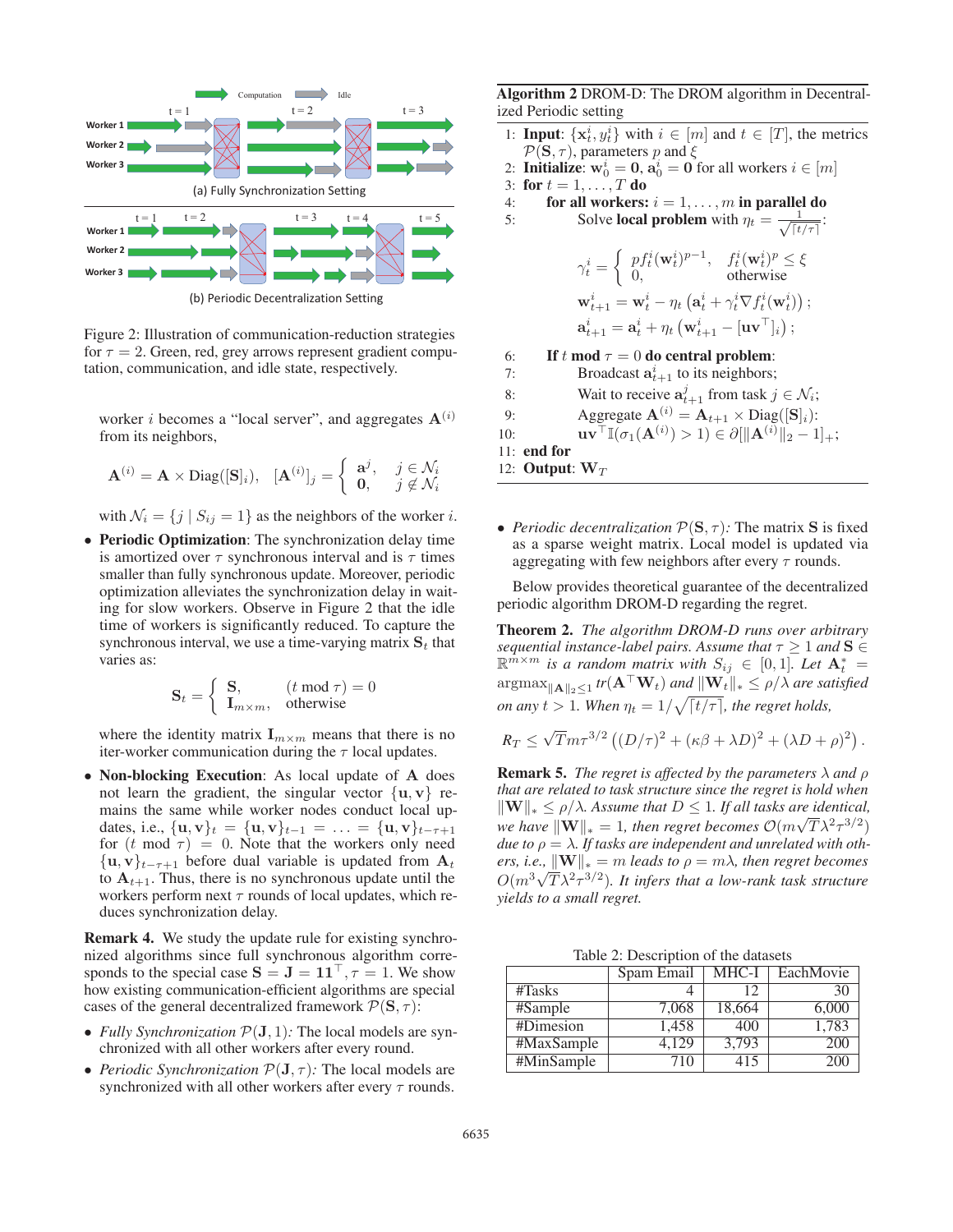

Figure 3: Cumulative error rate and F1-measure along online learning process



Figure 4: Classification accuracy performance under adversarial noisy data

# **Experiments**

Empirical experiments are conducted to evaluate the algorithms on three datasets used in previous work (Zhang et al. 2018). Table 2 summarizes the statistics of the datasets.

Spam Email2 contains 7,068 emails collected from mailboxes of 4 users (i.e., 4 tasks). Each mail entry is represented by a word document vector via the TF-IDF conversion technique. A classifier is proposed to classify each incoming email into two categories: *legitimate* or *spam* for each user.

MHC- $I<sup>3</sup>$ , a bio-marker dataset, contains 18,664 peptide sequences for 12 MHC-I molecules (i.e., 12 tasks). Each peptide sequence is converted to a 400 dimensional feature vector (Li et al. 2011). The learner aims to classify whether a peptide sequence is *binder* or *non-binder* for each MHC-I molecule. Recent work has demonstrated that the shared

knowledge among related molecules (tasks) can be leveraged to improve the MHC-I binding prediction.

EachMovie<sup>4</sup> is a movie recommendation dataset where 72,916 users rate a subset of 1,628 movies. It randomly prioritizes 6,000 user-rating pairs spanning 30 users and 200 movies. The ratings (i.e. [1, 6]) are converted into *like* or *dislike*, based on the rating order. For each movie, we randomly select 1,783 users who viewed that movie and use their ratings as its features. Finally, we obtain 200 instances (1,783 features) for each of 30 tasks.

#### Baselines and Evaluation Metrics

We compare our method with four baselines: 1) **Local**, where each task learns a model locally on its own data. 2) Smoothed OMTL (OSMTL) (Murugesan et al. 2016) jointly learns the per-task hypothesis and the inter-task relationships in an

<sup>2</sup> http://labs-repos.iit.demokritos.gr/skel/i-config/

<sup>3</sup> http://web.cs.iastate.edu/ honavar/ailab/

<sup>4</sup> http://goldberg.berkeley.edu/jester-data/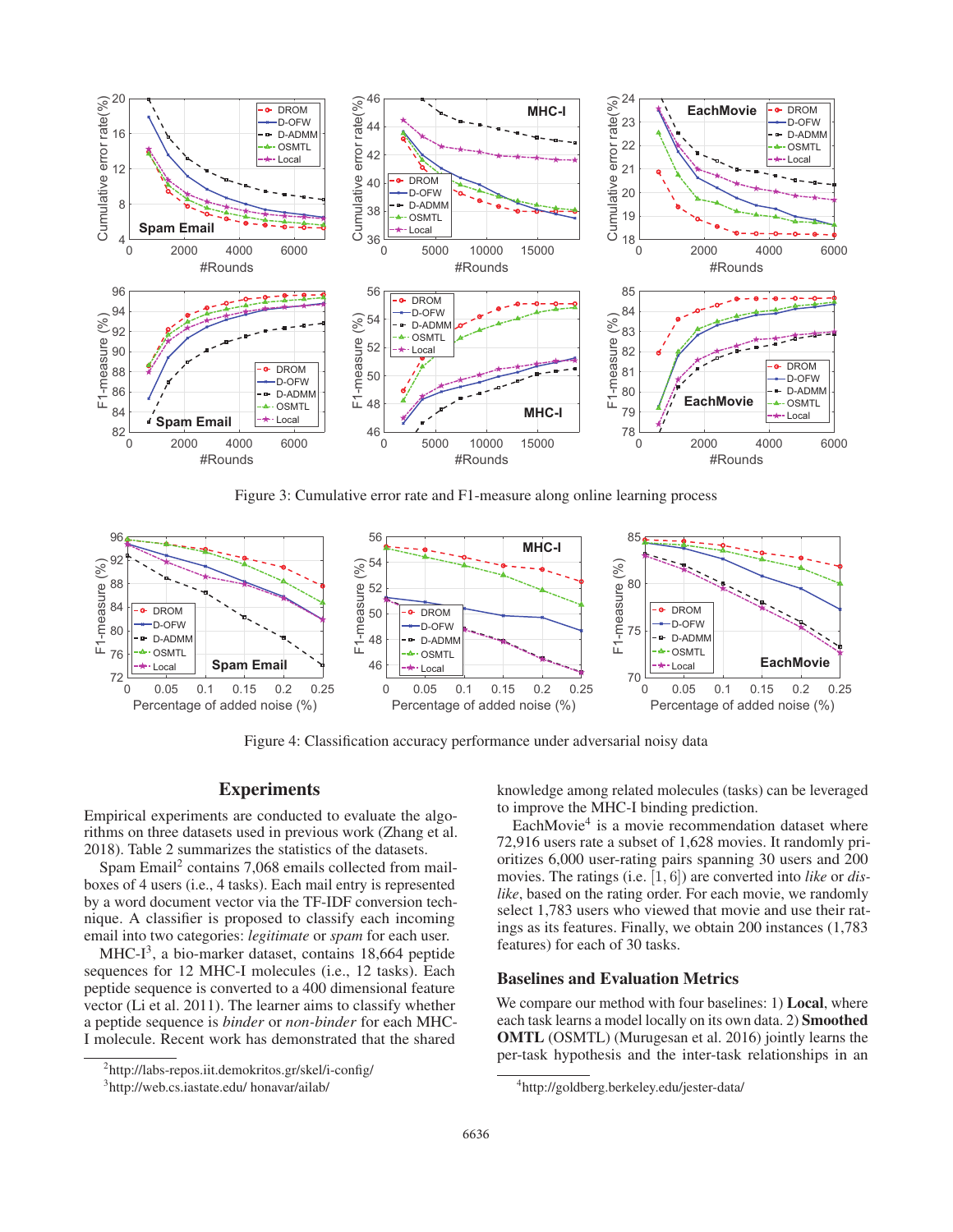| <b>Parameter Setting</b> | Spam Email |              | MHC-I             |              | EachMovie         |              |
|--------------------------|------------|--------------|-------------------|--------------|-------------------|--------------|
|                          | Error Rate | F1-measure   | <b>Error Rate</b> | F1-measure   | <b>Error</b> Rate | F1-measure   |
| $\tau=1, \zeta=0$        | 5.31(2.14) | 95.63(1.75)  | 38.05 (0.31)      | 55.11 (0.49) | 18.13(6.54)       | 84.61 (8.36) |
| $\tau = 1, \zeta = 0.5$  | 5.52(3.32) | 95.32(1.64)  | 38.61(1.21)       | 54.51(1.51)  | 18.90(6.12)       | 83.22(8.77)  |
| $\tau = 1, \zeta = 0.9$  | 6.36(0.64) | 94.67(0.54)  | 41.62(3.95)       | 51.08(6.23)  | 19.78(7.39)       | 82.97(9.35)  |
| $\tau = 20, \zeta = 0$   | 5.32(2.16) | 95.63(1.76)  | 38.13(0.21)       | 55.05(0.33)  | 18.27(6.67)       | 84.51 (8.45) |
| $\tau = 20, \zeta = 0.5$ | 5.67(3.12) | 95.03 (1.98) | 38.99(0.54)       | 54.11(1.35)  | 19.35(5.39)       | 83.07 (8.99) |
| $\tau = 20, \zeta = 0.9$ | 6.53(0.43) | 94.29(0.36)  | 41.93(1.97)       | 50.81(1.23)  | 19.86(5.32)       | 82.91 (7.33) |
|                          |            |              |                   |              |                   |              |

Table 3: Sensitivity study on the parameters  $\tau$  and  $\zeta$ 

online setting. 3) Two distributed optimization methods for regularized online multi-task learning: Online Alternating Direction Method of Multipliers (D-ADMM) (Matamoros 2017) and Online Frank-Wolfe (D-OFW) (Zhang et al. 2017). We adapt two algorithms into distributed multi-task setting, and provide corresponding implementations in Supporting Materials. To handle with online data, we modify the offline setting of ADMM by retaining online data after observing one example. All parameters of the baselines are tuned according to their recommended instructions. DROM and DORM-D are the proposed distributed algorithms. For both methods, we simply set  $\lambda = 1, \rho = 1$  to avoid overfitting, and tune  $p \in (0, 1)$  with  $\xi = 1$  to deal with adversarial noise.

There are no good ways of unitizing network when prior knowledge of tasks is unknown. Generally speaking, there are three different types of networks: *full-connected* ( $\zeta = 0$ ), *rid-connected* ( $\zeta = 0.5$ ) and *ring-connected* ( $\zeta = 0.9$ ) network, used to examine the impact of adjacency matrix **S**, where  $\zeta = \max(|\sigma_2(\mathbf{S})|, |\sigma_m(\mathbf{S})|)$  is the second largest absolute eigenvalue of **S**. Specifically,  $S_{ij} = 1$  indicates a connection between task i and task j;  $S_{ij} = 0$  otherwise. Moreover, there are two types of synchronization, *fully synchronization* ( $\tau = 1$ ) and *periodic synchronization* (e.g.,  $\tau = 20$ ) after every (e.g.,) 20 rounds.

We evaluate the performance using two measurements: 1) cumulative error rate, ratio of predicted errors over online data, reflecting the prediction accuracy of online learning; 2) F1-measure, the harmonic mean of precision and recall, evaluating the performance of classification model. Number of iteration (trial) is used to reflect the convergence of online algorithms (Zhang et al. 2018), which is different from offline setting with CPU time (Smith et al. 2017). For error rate, the smaller the measures, the better the performance of an algorithm; For F1-measure, a higher value means a better performance. To compare these algorithms fairly, we randomly shuffle the ordering of samples in each dataset. We repeat each experiment 10 times and report the averaged results.

## Comparison Result

Evaluation measures versus running rounds of online learning is plotted in Figure 3. The results illustrate the following:

- Among all the baselines, DROM achieves a lower error rate and a higher F1 score on most measures.
- The improvement of our algorithm over the baselines is significant. As can be seen, our method converges faster

than other baselines. This is expected as DROM achieves an optimal regret with an efficient runtime complexity.

- Although D-OFW has a higher order of regret, it practically obtains a better result than strong baselines.
- Nuclear norm regularization boosts the prediction performance over plain single task learning significantly, which infers the effectiveness of leveraging the shared knowledge in multi-task learning.

To evaluate the robustness of the algorithms, we randomly impose adversarial noisy labels with a probability from 5% to 25%. Figure 4 presents the evaluation measures of the algorithms on various noisy levels. We observe that DROM consistently outperforms other methods over various levels of noise data. This shows the clear advantage of developing robust loss functions on adversarial learning scenario.

Table 4: Run-time (sec) of each iteration for each algorithm

| Algorithm   | Spam Email | MHC-I | EachMovie |
|-------------|------------|-------|-----------|
| Local       | 0.53       | 0.76  | 1.14      |
| D-OFW       | 1.16       | 1.50  | 2.33      |
| D-ADMM      | 1.92       | 3.35  | 4.01      |
| <b>DROM</b> | 1.26       | 1.59  | 2.25      |

We evaluate these algorithms with runtime cost in Table 4. It can be observed that DROM runs faster than D-ADMM. The reason should be obvious as D-ADMM has to perform SVD in each round, while DROM computes only the leading singular vectors. DROM is relatively slower than Local, which is expected since DROM has to learn the structure of task relativeness. However, the extra computational cost is worth it as learning multiple tasks jointly can significantly improve the prediction performance.

## Sensitivity study on the parameters  $\tau$  and  $\zeta$

We conduct sensitivity analysis on the parameters  $\tau$  and  $\zeta$ . A high value of  $\tau$  or  $\zeta$  would reduce inter-worker communication, which gradually leads to independent learning on local tasks. Specifically, we set  $\tau$  to  $\{1, 20\}$  and  $\zeta$  to  $\{0, 0.5, 0.9\}$ , and evaluate DROM-D in various  $P(S, \tau)$ . The comparison result is shown in Table 3. We observe that either increasing a value of  $\tau$  or  $\zeta$  would degrade the performance. In a fully-connected setting ( $\zeta = 0$ ), large synchronous interval  $(\tau = 20)$  is tolerant since the workers can interact with others to leverage the task relativeness. In a sparse-connected